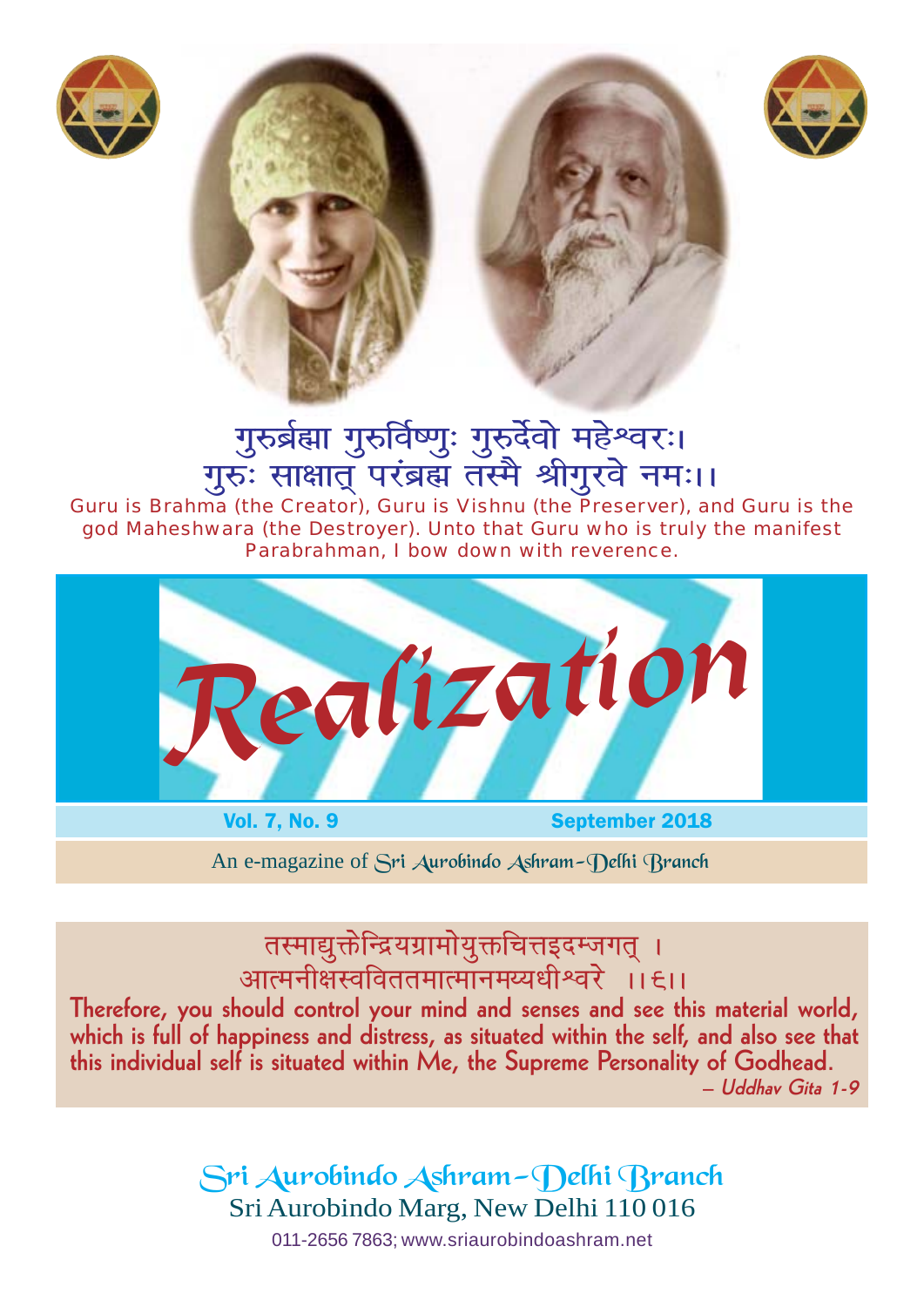## Ongoing & Forthcoming Events September 2018

|                                                                                         | <b>Meditation &amp; Satsang venue: Meditation Hall</b>      |                   |                                                               |  |  |                               |                              |                                       |
|-----------------------------------------------------------------------------------------|-------------------------------------------------------------|-------------------|---------------------------------------------------------------|--|--|-------------------------------|------------------------------|---------------------------------------|
|                                                                                         | <b>Monday - Saturday</b>                                    |                   | $7 - 7:30$ pm                                                 |  |  |                               | <b>Collective Meditation</b> |                                       |
|                                                                                         | <b>Sunday Meditation &amp; Discourses 10:00 - 11:30 am</b>  |                   |                                                               |  |  |                               |                              |                                       |
| <b>Sep 02</b>                                                                           | <b>Hamaare Prashn Sri Maa ke Uttar</b>                      |                   |                                                               |  |  |                               | <b>Ms. Aparna Roy</b>        |                                       |
|                                                                                         | <b>Musical offering</b>                                     |                   |                                                               |  |  |                               | <b>Dr. Maitreyee Karak</b>   |                                       |
| <b>Sep 09</b>                                                                           | <b>The Four Types of Devotees (Bhaktas)</b>                 |                   |                                                               |  |  |                               | <b>Acharya Navneet</b>       |                                       |
|                                                                                         | <b>Musical Offering</b>                                     |                   |                                                               |  |  |                               | <b>Ms. Sapna Mukherjee</b>   |                                       |
| <b>Sep 16</b>                                                                           | The Greater Plan (Based on Sri Aurobindo's Sonnets, p. 30)) |                   |                                                               |  |  |                               | <b>Sh. Prashant Khanna</b>   |                                       |
|                                                                                         | <b>Musical Offering</b>                                     |                   |                                                               |  |  |                               | <b>Ms. Premsheela</b>        |                                       |
| <b>Sep 23</b>                                                                           | Love is a Glory from Eternity's Spheres                     |                   |                                                               |  |  |                               | Dr. Ramesh Bijlani           |                                       |
|                                                                                         | (Savitri, Book 5, Canto 2, p. 397)                          |                   |                                                               |  |  |                               |                              |                                       |
|                                                                                         | <b>Musical Offering</b>                                     |                   |                                                               |  |  |                               | <b>Dr. Mithu Pal</b>         |                                       |
| <b>Sep 30</b>                                                                           | <b>Respecting Material Objects</b>                          |                   |                                                               |  |  |                               | <b>Dr. Mithu Pal</b>         |                                       |
|                                                                                         | (Based on Mother's Prayers & Meditations, p. 87)            |                   |                                                               |  |  |                               |                              |                                       |
|                                                                                         | <b>Musical offering</b>                                     |                   |                                                               |  |  |                               | <b>Dr. Mithu Pal</b>         |                                       |
|                                                                                         | Sundays: 02, 09, 23, 30                                     | 11:30 am-12:30 pm |                                                               |  |  | <b>Sri Aurobino's Sonnets</b> |                              | <b>Shri Prashant Khanna</b>           |
| Venue: DAIVIC (Room 009, near Samadhi Lawns)                                            |                                                             |                   |                                                               |  |  |                               |                              |                                       |
|                                                                                         | <b>Thursdays: 06, 13, 20, 27</b>                            |                   | 11:30 am-12:30 pm                                             |  |  | <b>Bhagvad Gita</b>           |                              | <b>Shri Prashant Khanna</b>           |
| Contact: 011-2656 7863; Email <contact@aurobindoonline.in></contact@aurobindoonline.in> |                                                             |                   |                                                               |  |  |                               |                              |                                       |
| <b>Orientation to Integral Yoga</b>                                                     |                                                             |                   |                                                               |  |  |                               |                              |                                       |
| <b>Sep 22-23</b>                                                                        |                                                             |                   | 08:00 am-12:30 pm Yoga Hall English                           |  |  |                               |                              | Dr. Ramesh Bijlani & Ms. Puneeta Puri |
|                                                                                         |                                                             |                   | Contact: 011-2656 7863; <rambij@gmail.com></rambij@gmail.com> |  |  |                               |                              |                                       |

## 2018 Camps in the Kumaon Himalayas Venue: Madhuban, Talla Ramgarh

| <b>Sep 02-04</b>     | <b>Meditation Retreat</b>                               |                | <b>Analsabel</b>                       |
|----------------------|---------------------------------------------------------|----------------|----------------------------------------|
| <b>Sep 03-10</b>     | <b>Spiritual Retreat (U.K.)</b>                         | <b>English</b> | <b>Sw. Tattvarupananda</b>             |
| <b>Sep 07-10</b>     | <b>Teacher's Workshop</b>                               | <b>English</b> | <b>Laviesh Bhanot</b>                  |
| <b>Sep 11-17</b>     | <b>Dharma, Artha &amp; Kama: Unity of Dissonance</b>    | <b>English</b> | <b>Dr. Bharat Gupt</b>                 |
| <b>Sep 18-Oct 17</b> | Internship 'Haryali'                                    |                | <b>G.B. Pant University, Pantnagar</b> |
| <b>Sep 19-23</b>     | <b>Spiritual Retreat (Germany)</b>                      | <b>English</b> | <b>Sw. Tattvarupananda</b>             |
| <b>Sep 26-Oct 02</b> | <b>Spiritual Retreat (Auroville)</b>                    | <b>English</b> | <b>Partho</b>                          |
|                      | <b>Venue: Van Niwas, Nainital</b><br><b>STUDY CAMPS</b> |                |                                        |
| <b>Sep 23-30</b>     | <b>Sourcing Our Oneness - Auroville</b>                 | <b>English</b> | <b>Jaya Jorel Bergreen</b>             |
|                      | <b>YOUTH CAMPS</b>                                      |                |                                        |
|                      |                                                         |                |                                        |
| <b>Sep 18-22</b>     | <b>Youth Camp - Jesus &amp; Mary College, New Delhi</b> |                | <b>Prakash Sahoo</b>                   |

Contact: 011-2656 7863; 2652 4810;  $\leq$ aurocamps@aurobindoonline.in>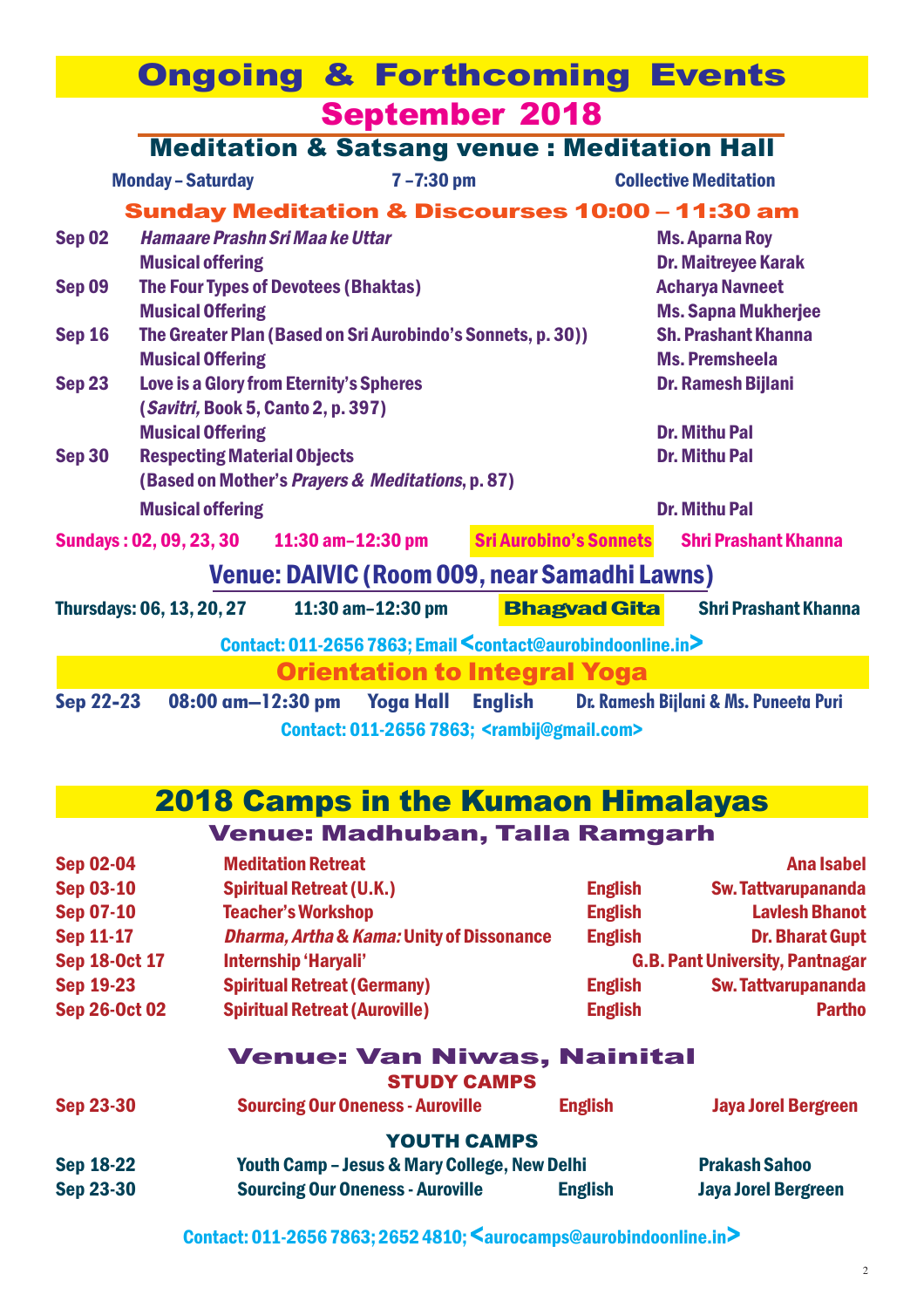## The Mother's Integral Health Centre Activities

(Phone 011-2685 8563, Sanjeeb: 88005 52685, Mrs. Bhatia: 93122 65447 ; <tmihc2000@yahoo.co.in>

| <b>General O.P.D.</b> | <b>Daily</b>                               | $8:30 - 9:30$ am                                | $2:30-3:30$ pm       |
|-----------------------|--------------------------------------------|-------------------------------------------------|----------------------|
|                       |                                            | <b>Speciality Clinics - By Appointment Only</b> |                      |
| Tue/Thu/Sat           | <b>Accupressure</b>                        | Tue/Thu/Sat                                     | <b>Ayurveda</b>      |
| <b>Mon to Fri</b>     | <b>Clinical Psychology</b>                 | Mon-Sat (11am-1pm)                              | <b>Physiotherapy</b> |
| <b>Mon to Sat</b>     | <b>Mind Body Medicine</b>                  | Mon/Wed/Thu/Fri                                 | <b>Homeopathy</b>    |
| Tue/Thu               | <b>Holistic Dermatology</b>                | Mon/Thu                                         | <b>Gynaecology</b>   |
| <b>Saturday</b>       | <b>Ophthalmology (Eye)</b>                 | <b>Tuesday</b>                                  | <b>Psychiatry</b>    |
| <b>Tue/Wed</b>        | <b>General Surgery</b>                     | Tue/Thu                                         | <b>Dental</b>        |
|                       | <b>NEW BATCH STARTS Mondays 3,10,17,24</b> | 8:30-10:30am Eye Exercise                       |                      |
|                       |                                            | Contact: 011-2685 8563; Madhu 92683 84794       |                      |
| Cundove               | $Q_{nm}$                                   | $\mathbf{u}$ ovon                               |                      |

| <b>Sundays</b> | 8 am                      | <b>Havan</b>                    |                          |
|----------------|---------------------------|---------------------------------|--------------------------|
| Tue/Thu/Sat    | $6:45 - 7:45$ am          | <i><b>Yogasanaclass</b></i>     | <b>Ms. Seema Dabi</b>    |
| Mon/Wed/Fri    | $8-9$ am                  | <b>Yogasanaclass</b>            | <b>Ms. Priya Gupta</b>   |
| Mon/Wed/Fri    | $9:45-10:45$ am           | <b>Yoga for Senior Citizens</b> | <b>Ms. Neha Puri</b>     |
| Mon/Wed/Fri    | $11$ am $-12$ noon        | <i><b>Yogasanaclass</b></i>     | <b>Ms. Rachna Bansal</b> |
| Tue/Thu/Sat    | $4 - 5$ pm (Sat.: 5-6 pm) | <b>Yogasanaclass</b>            | <b>Shri Deepak Jhamb</b> |
| Mon/Wed/Fri    | $5:30-6:30$ pm            | <i><b>Yogasanaclass</b></i>     | <b>Ms. Seema Dabi</b>    |

### Ongoing Classes venue: The Mother's Integral Health Centre Rm 15J

| <b>Monday</b>   | $2:45 - 3:30$ pm | Vivekachoodamani                                            | <b>Dr. Tarun Baveja</b> |
|-----------------|------------------|-------------------------------------------------------------|-------------------------|
| Wed/Fri         | $2:45 - 3:30$ pm | <b>Brihadaranyaka Upanishad</b>                             | <b>Dr. Tarun Baveja</b> |
| <b>Saturday</b> | $2:45 - 3:30$ pm | <b>Bhagyad Gita Sadhana</b>                                 | <b>Dr. Tarun Baveja</b> |
|                 |                  | Note: These classes are also available on SKYPE (tmihc2000) |                         |

Contact: 011-2685 8563; Aradhana <aradhana.archer@gmail.com>

## 2018 – Year of Spiritual Health

Clean Mind Programme

**(24x7 Helpline:cmpyosh2018@gmail.com)**

**At Delhi Ashram Health Centre; SPIRITUAL HEALTH CAMP every Sunday; Time: 8am to 12noon**

Havan/Chanting; Talk/Presentation; Physical culture – Yoga/Exercise/Games; Shramdan

1. Online Course: Spiritual Health 2. Teerth Yatras 3. Spiritual Study

For information and registration contact: 011 2685 8563; <tmihc2000@yahoo.co.in>

September 2018: Schedule of Talks

| $\sqrt{\text{Sep }02}$ | <b>Prayer in Daily Life</b>       | Ms. Sonia Bhandari         |
|------------------------|-----------------------------------|----------------------------|
| $\sqrt{\text{Sep }09}$ | A Drop in the Ocean               | Mrs. Aradhana              |
| $\sqrt{\text{Sep }16}$ | Giving is Receiving               | Dr. S. Katoch              |
| $\sqrt{\text{Sep }23}$ | <b>Introduction to Psychology</b> | <b>Ms. Harpreet Kaur I</b> |
| $\sqrt{\text{Sep }30}$ | <b>Humility</b>                   | Mr. Deepak Jhamb           |

eet Kaur Bhan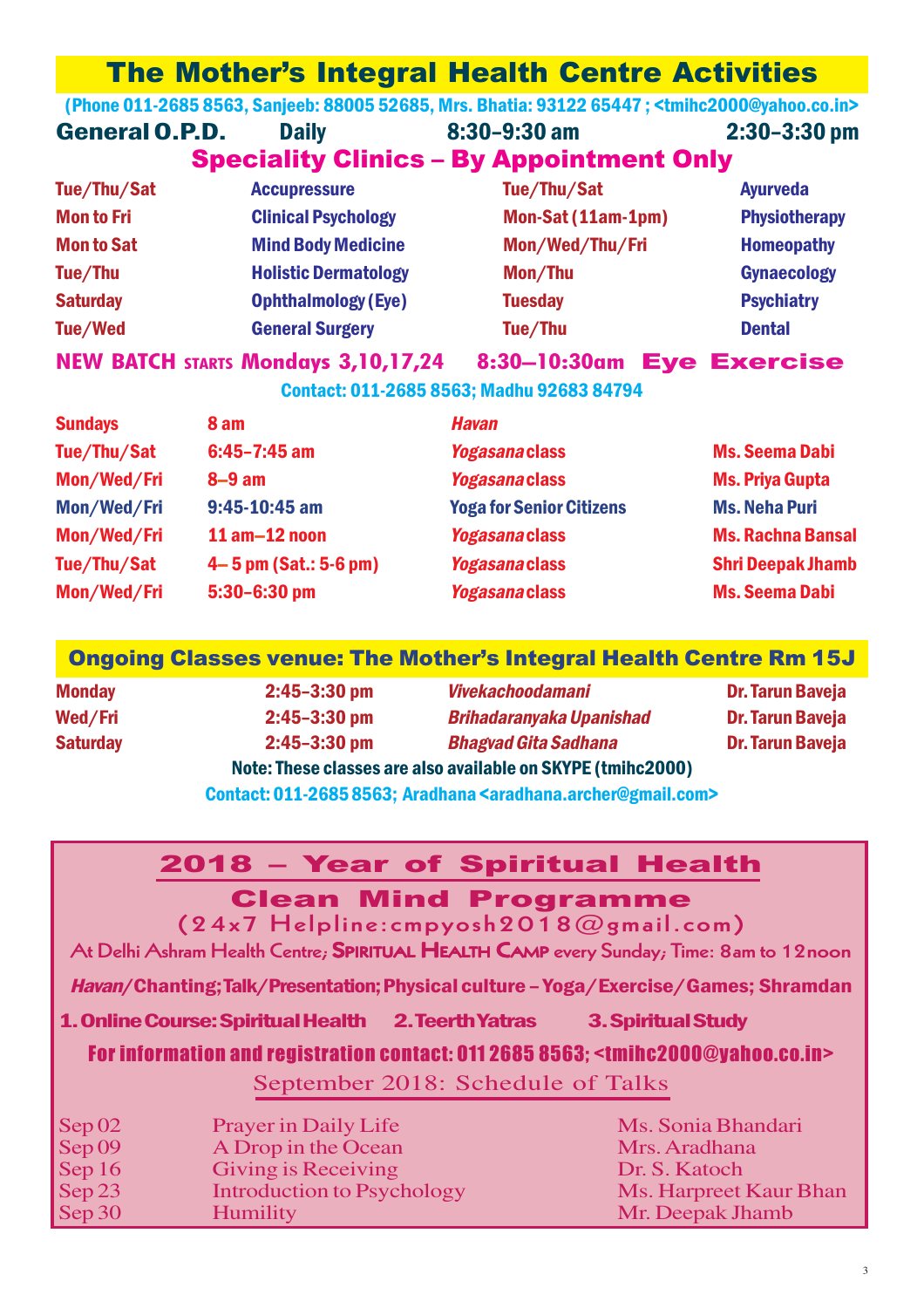### Ashram Library (Knowledge) Tuesday to Sunday Timings (Monday closed) 10:00 A.M. – 4:30 P.M. *Contact: 2656 7863*

ASHRAM'S YOUTUBE CHANNEL

Sri Aurobindo Ashram–Delhi Branch now has several videos on its YouTube channel. To access it, please go to: https://www.youtube.com/channel/UCNXTB5B7Ed6cE8-MFnkz34w

### **Matri Kala Mandir (MKM) CLASS SCHEDULE**

| Mon/Fri           | 3:30-6:30 pm     | <b>Hindusthani Classical Vocal</b>    | <b>Shri Smt. B.S. Rathna</b>      |
|-------------------|------------------|---------------------------------------|-----------------------------------|
| Mon/Wed/Fri       | $3:00 - 6:30$ pm | <b>Hindusthani Classical Vocal</b>    | <b>Shri Kshitij Mathur</b>        |
| Tue/Thu           | $4:00 - 5:00$ pm | <b>Hindusthani Classical Vocal</b>    | <b>Smt. Premsheela</b>            |
| Wed/Fri           | $4:00 - 6:00$ pm | <b>Hindusthani Classical Vocal</b>    | <b>Shri Shiv Prasad Rao</b>       |
| Wed/Sat           | $3:30-6:30$ pm   | <b>Carnatic Vocal</b>                 | <b>Smt Jalaja Shankar</b>         |
| Wed/Thu           | $4:00 - 6:30$ pm | <b>Tabla</b>                          | <b>Shri Vijay Shankar Mishra</b>  |
| Wed/Fri           | $4:00 - 6:30$ pm | <b>Sitar</b>                          | <b>Shri Neel Ranjan Mukherjee</b> |
| Mon/Fri           | $3:30 - 5:30$ pm | <b>Flute</b>                          | <b>Shri Himanshu Dutt</b>         |
| Mon/Fri           | $3:30 - 5:30$ pm | <b>Violin</b>                         | <b>Dr. Ranjan Srivastav</b>       |
| Mon/Wed/Fri       | $3:30 - 6:00$ pm | <b>Hawaian Guitar &amp; Key Board</b> | <b>Shri Neel Ranjan Mukherjee</b> |
| Tue/Thu           | $3:30 - 5:30$ pm | <b>Spanish Guitar</b>                 | <b>Shri Jagdish Kumar</b>         |
| Mon/Wed           | $4:00 - 6:00$ pm | <b>Bharata Natyam</b>                 | Smt Rajeswari Natarajan           |
| Tue/Thu           | $4:00 - 6:30$ pm | <b>Kathak Nritya</b>                  | <b>Smt. Raksha Singh</b>          |
| Wed/Sat           | $4:00 - 6:30$ pm | <b>Kathak Nritya</b>                  | <b>Km. Anjali Saini</b>           |
| Tue/Fri           | $3:00 - 5:30$ pm | Odissi Nritya                         | <b>Smt. Kavita Dwibedi</b>        |
| Tue/Thu           | $4:00 - 6:00$ pm | <b>Painting</b>                       | <b>Shri Tapan Ch. Bhowmick</b>    |
| Wed/Sat           | $4:00 - 6:00$ pm | <b>Painting</b>                       | <b>Ms. Sarita</b>                 |
| Tue/Thu/Sat       | $4:30 - 6:00$ pm | <b>Table Tennis</b>                   | <b>Shri Gulshan Rai Khera</b>     |
| <b>Mon to Sat</b> | $4:30 - 5:30$ pm | <b>Taekwondo</b>                      | <b>Shri Arshad Hashish</b>        |
| Tue/Thu/Sat       | $4:30 - 5:30$ pm | <b>Basketball (M.I.S. students)</b>   | <b>Shri Hridesh Rawal/</b>        |
|                   |                  |                                       | <b>Shri Vikram Singh</b>          |

Contact: 95558 07745; 2656 7863; <matrikalamandir67@gmail.com>

### Important Days in the Ashram

|            | 2 September (Sunday) Anniversary of Shri Surendra Nath Jauhar's Mahasamadhi Day |                        |
|------------|---------------------------------------------------------------------------------|------------------------|
| 06:15 am   | <b>Flower offering</b>                                                          | Chacha ji's samadhi    |
| 06:30 am   | <b>Invocation</b>                                                               | <b>Meditation Hall</b> |
| 08:30 am   | <b>Havan</b>                                                                    | Chacha ji's samadhi    |
| 06:30 pm   | <b>Lights of Aspiration</b>                                                     | Samadhi Lawn           |
| 06:45 pm   | <b>Music offering by Ashram Choir</b>                                           | <b>Meditation Hall</b> |
|            | <b>Reading by Tara didi</b>                                                     |                        |
| 07:40 P.M. | <b>Prasad</b>                                                                   |                        |

Contact: 011-2656 7863; <contact@aurobindoonline.in>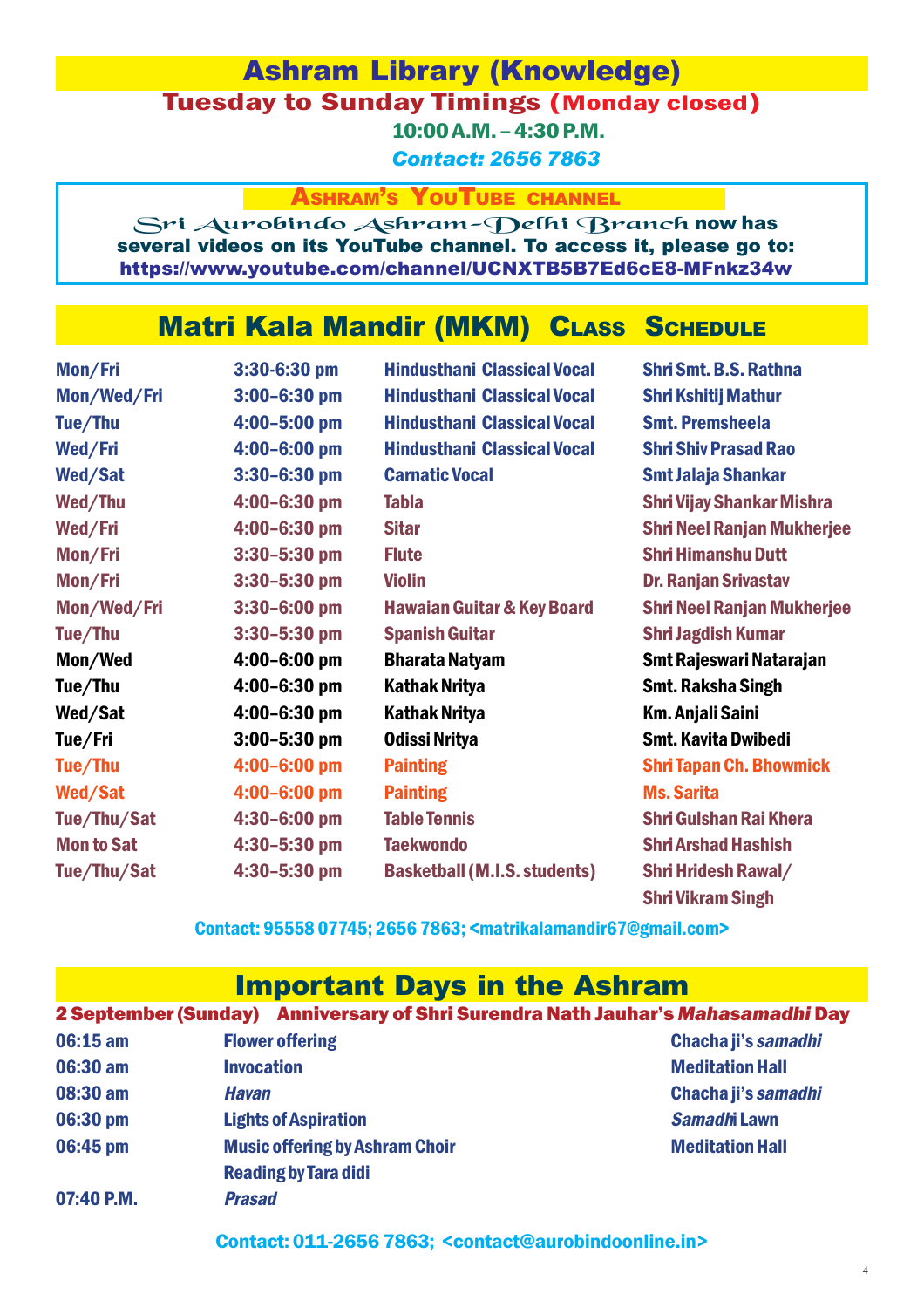## The Reversal of Consciousness (8)

The Science of Living: To Know Oneself and to Control Oneself (Part 1)

An aimless life is always a miserable life. Every one of you should have an aim. But do not forget that on the quality of your aim will depend the quality of your life.

Your aim should be high and wide, generous and disinterested; this will make your life precious to yourself and to others.

But whatever your ideal, it cannot be perfectly realised unless you have realised perfection in yourself.

To work for your perfection, the first step is to become conscious of yourself, of the different parts of your being and their respective activities. You must learn to distinguish these different parts one from another, so that you may become clearly aware of the origin of the movements that occur in you, the many impulses, reactions and conflicting wills that drive you to action. It is an assiduous study which demands much perseverance and sincerity. For man's nature, especially his mental nature, has a spontaneous tendency to give a favourable explanation for everything he thinks, feels, says and does. It is only by observing these movements with great care, by bringing them, as it were, before the tribunal of our highest ideal, with a sincere will to submit to its judgment, that we can hope to form in ourselves a discernment that never errs. For if we truly want to progress and acquire the capacity of knowing the truth of our being, that is to say, what we are truly created for, what we can call our mission upon earth, then we must, in a very regular and constant manner, reject from us or eliminate in us whatever contradicts the truth of our existence, whatever is opposed to it. In this way, little by little, all the parts, all the elements of our being can be organised into a homogeneous whole around our psychic centre. This work of unification requires much time to be brought to some degree of perfection. Therefore, in order to accomplish it, we must arm ourselves with patience and endurance, with a determination to prolong our life as long as necessary for the success of our endeavour.

As you pursue this labour of purification and unification, you must at the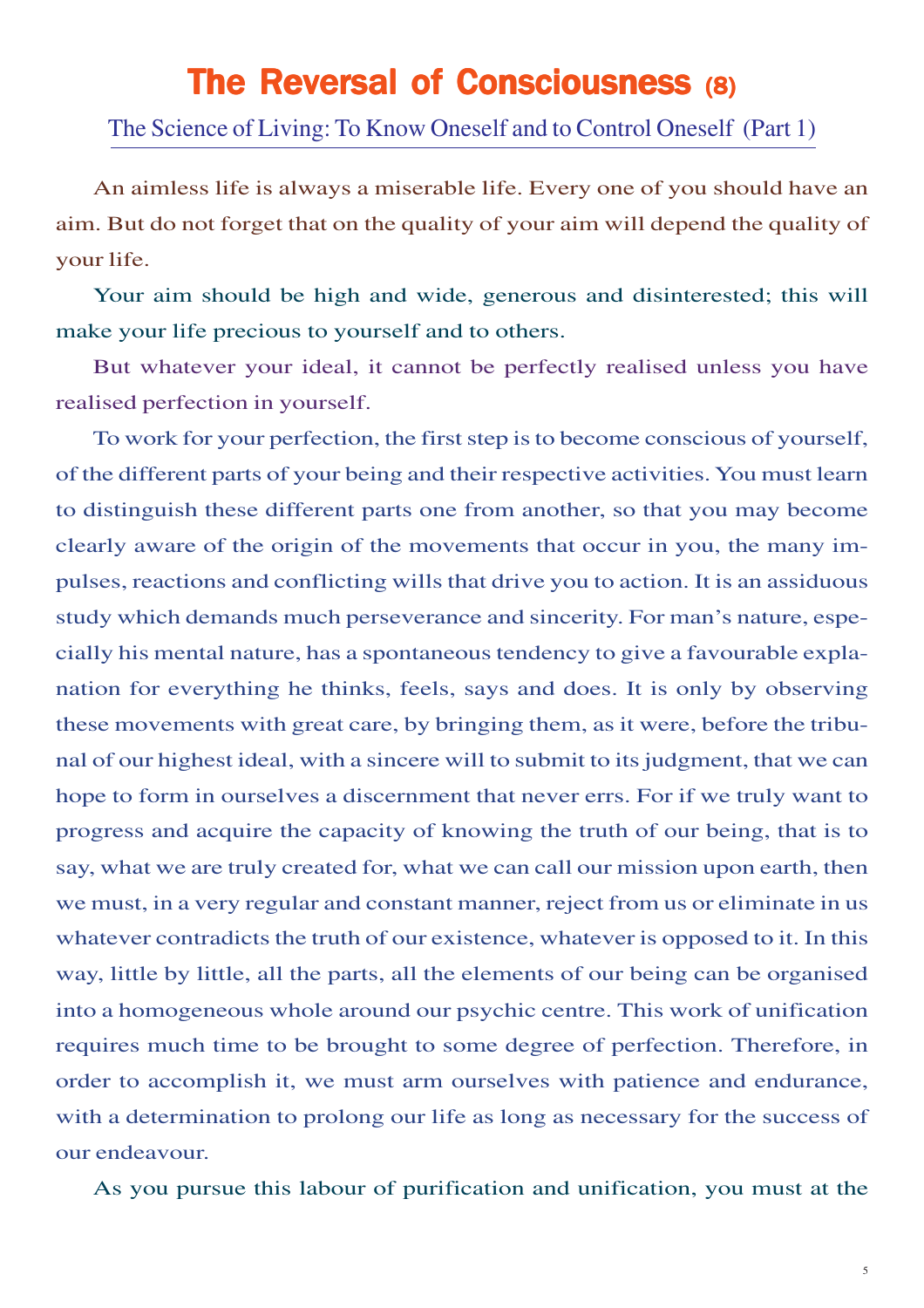same time take great care to perfect the external and instrumental part of your being. When the higher truth manifests, it must find in you a mind that is supple and rich enough to be able to give the idea that seeks to express itself a form of thought which preserves its force and clarity. This thought, again, when it seeks to clothe itself in words, must find in you a sufficient power of expression so that the words reveal the thought and do not deform it. And the formula in which you embody the truth should be manifested in all your feelings, all your acts of will, all your actions, in all the movements of your being. Finally, these movements themselves should, by constant effort, attain their highest perfection.

All this can be realised by means of a fourfold discipline, the general outline of which is given here. The four aspects of the discipline do not exclude each other, and can be followed at the same time; indeed, this is preferable. The starting-point is what can be called the psychic discipline.We give the name "psychic" to the psychological centre of our being, the seat within us of the highest truth of our existence, that which can know this truth and set it in movement. It is therefore of capital importance to become conscious of its presence in us, to concentrate on this presence until it becomes a living fact for us and we can identify ourselves with it.

In various times and places many methods have been prescribed for attaining this perception and ultimately achieving this identification. Some methods are psychological, some religious, some even mechanical. In reality, everyone has to find the one which suits him best, and if one has an ardent and steadfast aspiration, a persistent and dynamic will, one is sure to meet, in one way or another—outwardly through reading and study, inwardly through concentration, meditation, revelation and experience—the help one needs to reach the goal. Only one thing is absolutely indispensable: the will to discover and to realise. This discovery and realisation should be the primary preoccupation of our being, the pearl of great price which we must acquire at any cost. Whatever you do, whatever your occupations and activities, the will to find the truth of your being and to unite with it must be always living and present behind all that you do, all that you feel, all that you think.

– *The Mother*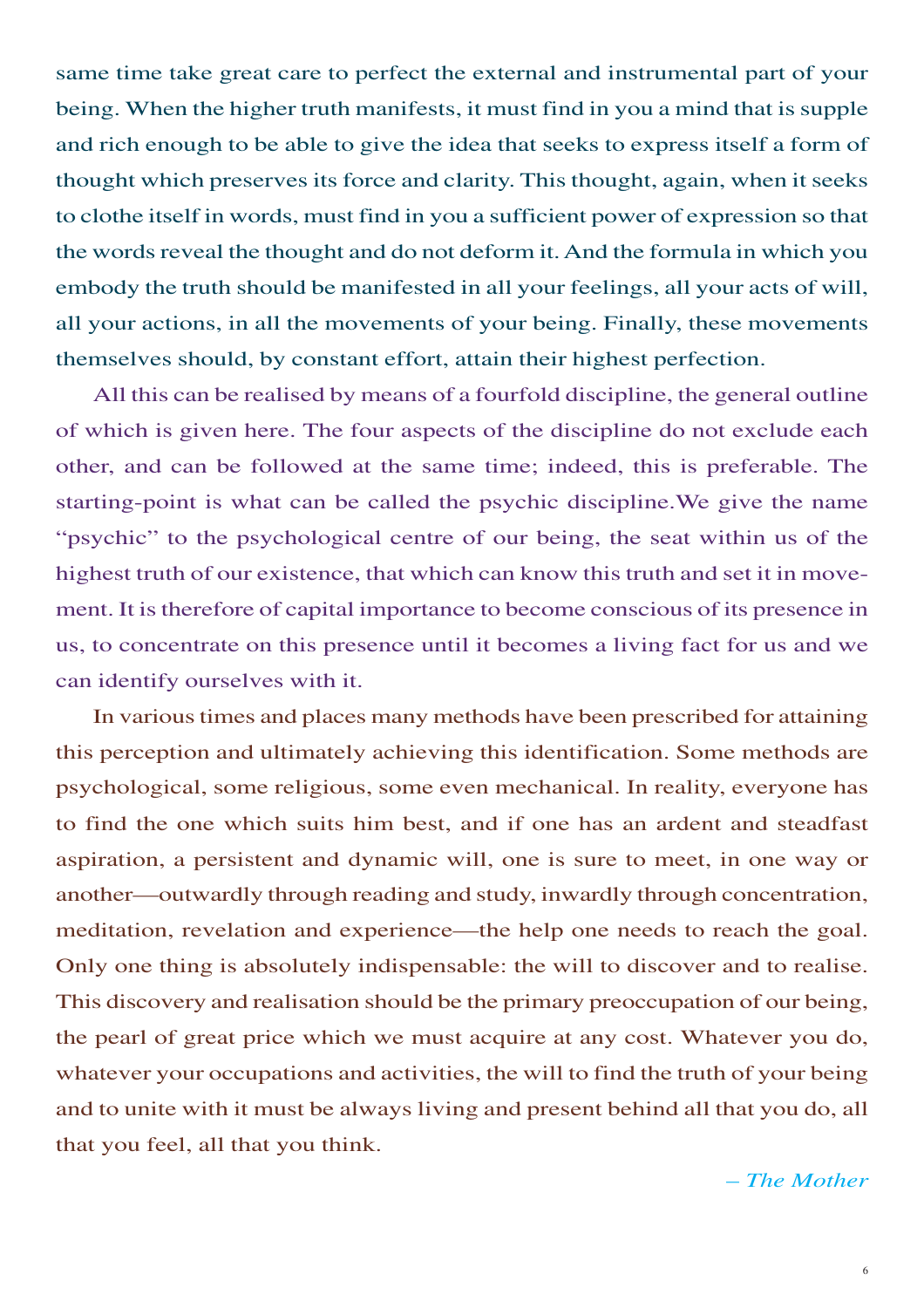### Activities during July 16 – August 15, 2018

*BHAJAN SANDHYA* : In the *Bhajan Sandhya* on 19 July 2018 in the Meditation Hall,



Dr. Mithu Pal with her children Niladri and Matri, made an offering of four devotional songs in English as well as three in Hindi. Beginning with a mesmerizing rendition of 'Amazing Grace', the recital ended with the uplifting prayer of St Francis of Assisi, 'Make me a channel of Thy peace'.

In another Bhajan Sandhya, former Deputy Director, Doordarshan, made a

music offering in the Meditation Hall on 20 July 2018. He was accompanied by Jagdish Sumant on Tabla, Shiv Prasad Rao on taanpura, and Chetan Nigam and Apoorva Jain on supplementary musical instruments.



In the Mediation Hall on 28 July 2018, Ms. Shubhra Maheshwari made an offering of Krishna Bhajans in her captivating voice, using no instrument other than the one designed by the Divine. Some of the all-time favourites were *Mera aap ki kripa se har kaam ho raha hai, karta tu hai Kanhaiya mera naam ho raha hai...*; and the one commemorating the exemplary Krishna-Sudama friendship, *Are dwarapalon, zara Kanhaiya se kah do…*

**M.I.S. ACCOLADES DAY** : The Mother's International School (MIS) celebrated its annual Accolades Day on 21 July 2018 with an attractive program in the Hall

of Grace. The program began with an engrossing orchestra item by the students of MIS. The highlight of the program was the speech delivered by the chief guest Prof. R. Gopala Reddy, Director of the prestigious Indian Institute of Technology, New



Delhi. Referring to MIS as a 'worthy neighbor', whose students will continue collaborating in the rapidly sprouting tech-



nological evolution, he went on to give a glimpse of things to come with specific reference to the de-



velopment of smart phone know-how. Of the five senses humanity is equipped with, three – viz. vision, hearing & touch – are already in the domain of the smart phones, and another, that of smell, is on the brink of incorporation. He said that the day is not far off when their batteries will be charged by

motion induced kinetic energy and their size & shape will be handy like a pen. Following his speech, Prof. Rao gave away prizes to deserving students for their achievements in academics as well as such developed virtues as empathy, fortitude, and initiative, in keeping with the basic principle of integral education.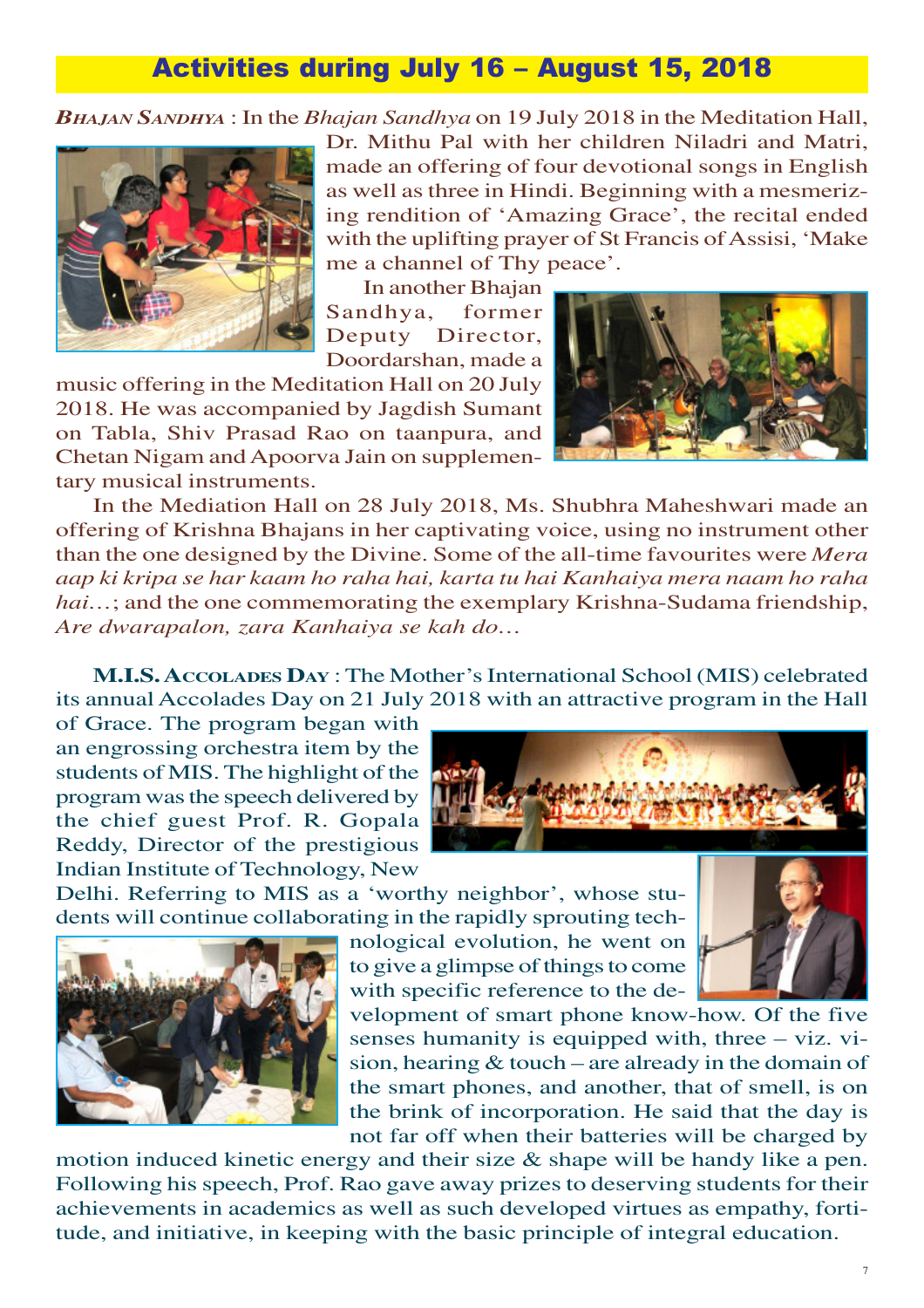**CLEAN MIND PROGRAMME** : Under this program, on four Sundays, The Mother's Integral Health Centre of Delhi Ashram conducted manifold activities including



yogasanas/ fun games, and Contentment Scoring. A number of talks and workshops were additional features of this program. Thus Ms. Preeti Bhardwaj spoke on 'Creative Thinking' to 37 on 22 July, Dr. Swati on 'Mental First-Aid' to 45 on 29 July, Shri Deepak Jhamb



on 'Saying Sorry' to 38 on 5 August, and Dr.

Surinder Katoch on '*Me* and the Society' to 38 attendees on 12 August 2018. Shramdan/Nature Walk, distribution of old clothes and *Prasad* comprised some other activities of the programs.

**CAMP AT MADHUBAN** : A spiritual camp was held from 29 July to 8 August, 2018, at Madhuban, the Himalyan Centre of Sri Aurobindo Ashram-Delhi Branch

in Talla Ramgarh, District Nainital, for a group of 18 participants from Mumbai, Pune and Ahmedabad led by Shri Anil Puri. Main features of the camp were daily sessions of discourses on *Savitri* and *Mother's Agenda* by Daminiben Jariwala, and meditation. Additional activities included *shramdan* and a talk on the history of Madhuban and its philanthropy work



for the nearby villages by Dr. Anju Khanna. Attendees were all praise for the beauty & hospitality of the Centre and the magnificent panorama of the Himalayas.

**115TH BIRTH ANNIVERSARY OF SHRI SURENDRA NATH JAUHAR 'FAQUIR**' : Celebra-

tion of Chacha ji's birthday began with an invocation by Ms. Srila Basu in the morning. After flower



offering and a havan at his samadhi, students of the senior wing of The Mother's International School (MIS) presented a program



of music and recitations in the Meditation Hall as a tribute to Chacha ji. Later in the forenoon, the jun-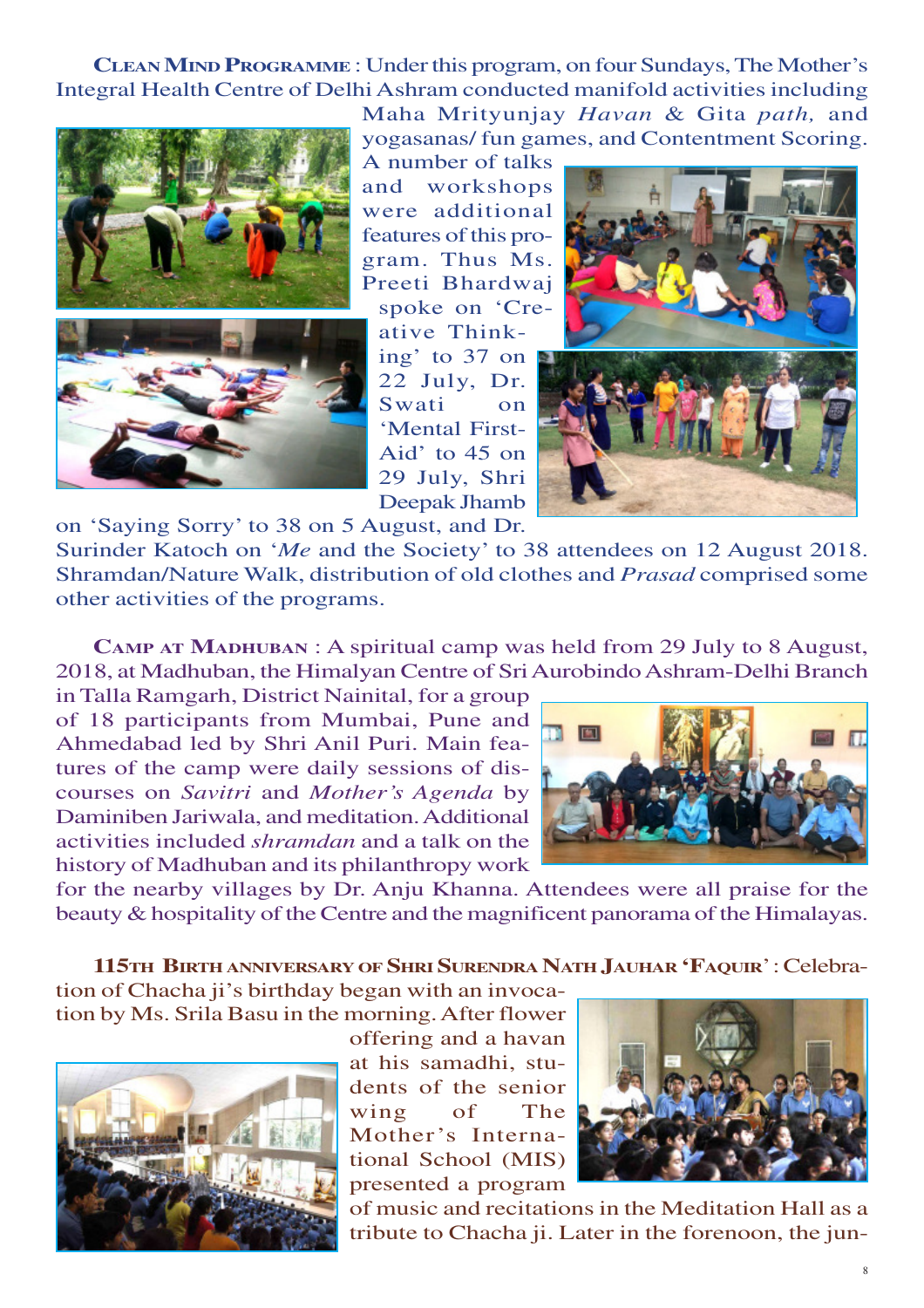

ior wing of MIS conducted an inter-school patriotic song festival, a fitting tribute, since Chacha ji was an active participant in India's free-



dom struggle for nearly three decades.

In the afternoon, a packed meal was distributed to the workers engaged for the upkeep of the Ashram premises.

In the evening, the Ashram choir presented a

variety of devotional songs, many of them

Chacha ji's favourites, such as *wah wah mauj faquiran di* in the Meditation Hall. Km. Tara Jauhar, chairperson of Sri Aurobindo Ashram-Delhi Branch Trust, thereafter read out several paragraphs from Chacha ji's autobiography specifically in context of his gradual withdrawal from politics and progressive involvement in spiritual endeavors. His life moved through three

important phases: association with the Arya Samaj while he was at school, his participation in the freedom struggle, and his total self-giving to Sri Aurobindo and The Mother. In the end, Tara Didi read out a poem, 'Gratitude', by a student of The Mother's International School.

#### **'COURSE ON TEACHING YOGA'** : This year's teaching yoga course from its incep-

tion on 14 August and lasting through December 21, 2018, was inaugurated with a solemn function in the forenoon of 14th August in the Meditation Hall. Over 30 registered individuals along with



thirty alumni of previous courses were among those attending the



inaugural event comprising of mantra chanting by Mayoori, devotional singing by alumni Sapna & Pragya, and a brief introduction to

the course by Dr. Ramesh Bijlani. Apart from instructions in 'teaching yoga', a prime objective of the course was also to bring about an inner change in the personality of the student, elaborated Dr. Bijlani in his oration. The event concluded with meditation to the Mother's Music.

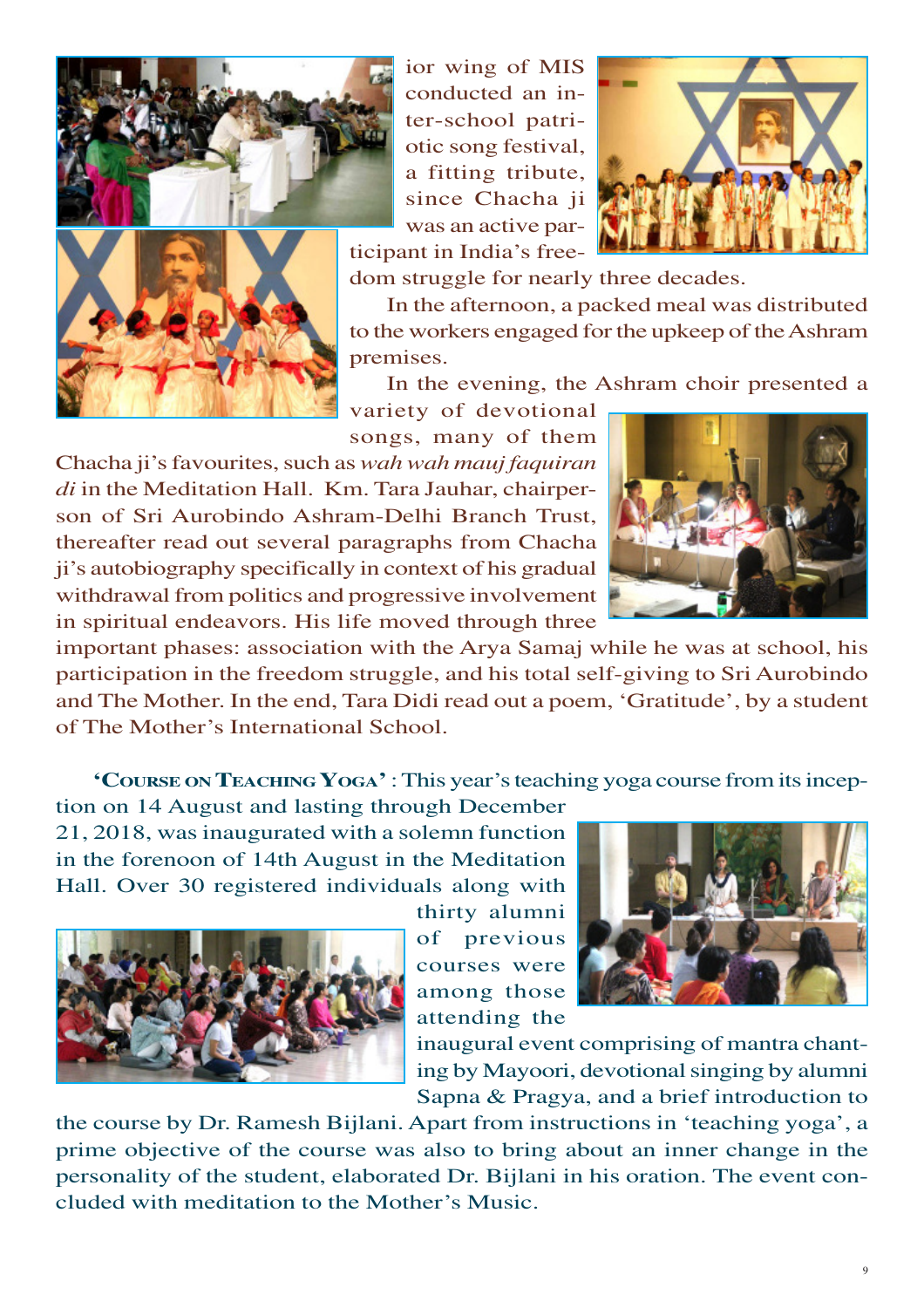**5TH D.N. JHUNJHUNWALA MEMORIAL** *BHAJAN SANDHYA* **:** Ms. Kalaapini Komkali – an illustrious daughter of the legendary Pandit Kumar Gandharva & Vidushi



Vasundhara whose albums have been released by HMV, Times Music & Virgin Records – and her team offered a delightful evening of music in the Meditation Hall on the evening of 14

August 2018. Her musical lineage is most perceptible in the

emphasis laid on rendition of the *bandish* (composition), its *bhava* or meaning, and in the studied restraint which does not allow the note, or laya (tempo), to overwhelm the lyrics.



**SRI AUROBINDO'S 146TH BIRTH ANNIVERSARY AND INDIA'S 72ND INDEPENDENCE DAY** were celebrated on August 15. The day began with *Prabhat Pheri*, walking







around the campus singing the glory of the Lord, as usual led by Sukhendu Roy, followed by invocation for the divine Presence in the Meditation Hall by Km. Srila Basu through

sacred chants in which she was joined by Jayanthy, Minati and Linthoi. Later in the forenoon, subsequent to an offering of soulful music by the Ashram Choir, Shri Prashant Khanna spoke on *The Inspiring Life of Sri Aurobindo*. Portraying the manifold phases of Sri Aurobindo's life, Shri Khanna particularly laid emphasis on the common thread of sincere com-

mitment, focus, concentration to all tasks he did whether in scholastic learning, political work for India's freedom struggle, or yoga & spiritual endeavours. Later in the forenoon, a short video about the Ashram was screened. Matri Kala Mandir students offered a musical program in the Meditation Hall in the afternoon. Ashram youngsters led by Mr. Hira Das thereafter presented a cultural program depicting the life of soldiers in the Indian Army and their immense contribution to the task of preserving sovereignty of Mother India in



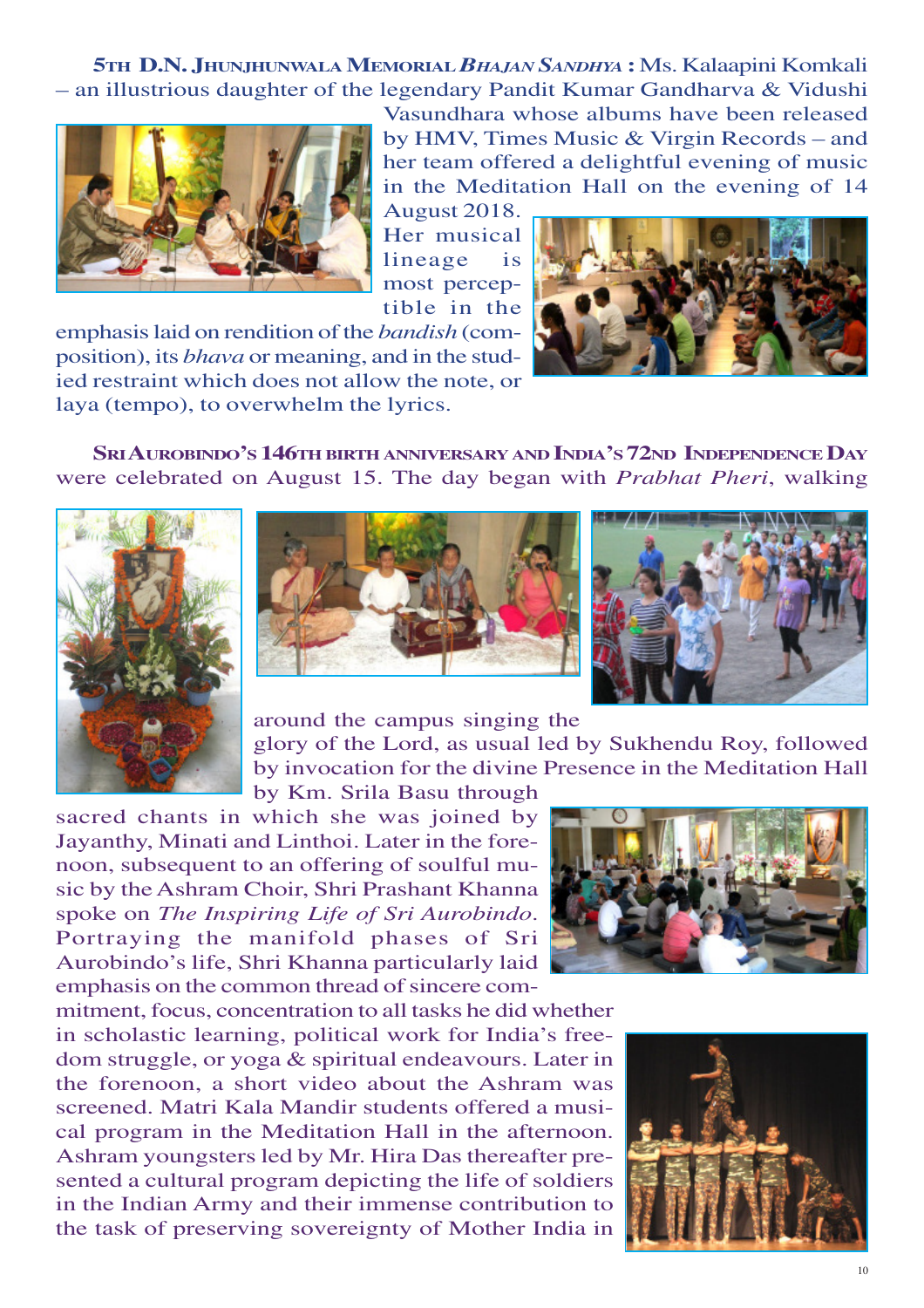

the Hall of Grace. Gaps between the scenes were filled by explanations and elegant commentary in chaste yet simple Hindi by Ms. Aparna Roy. Late afternoon and





evening saw the traditional March-Past on the Samadhi Lawn followed by kindling of the lamps of aspiration. Pt.

Barun Pal & his disciples thereafter presented a musical offering entitled 'Trinaad', a Hansa Veena recital in the Meditation Hall. The events of the auspicious day concluded with distribution of prasad and a card bearing the following message:



*" This evening . . . I would like us to meditate on the remembrance of Sri Aurobindo, on the way to keep it alive in us and on the gratitude we owe him for all that he has done and is still doing in his ever luminous, living and active consciousness for this great realisation which he came not only to announce to the Earth but also to realise, and which he continues to realise.*

*Tomorrow is the anniversary of his birth, an eternal birth in the history of the universe".*

- The Mother

Note: Pictures can be viewed up to 150% size for finer detail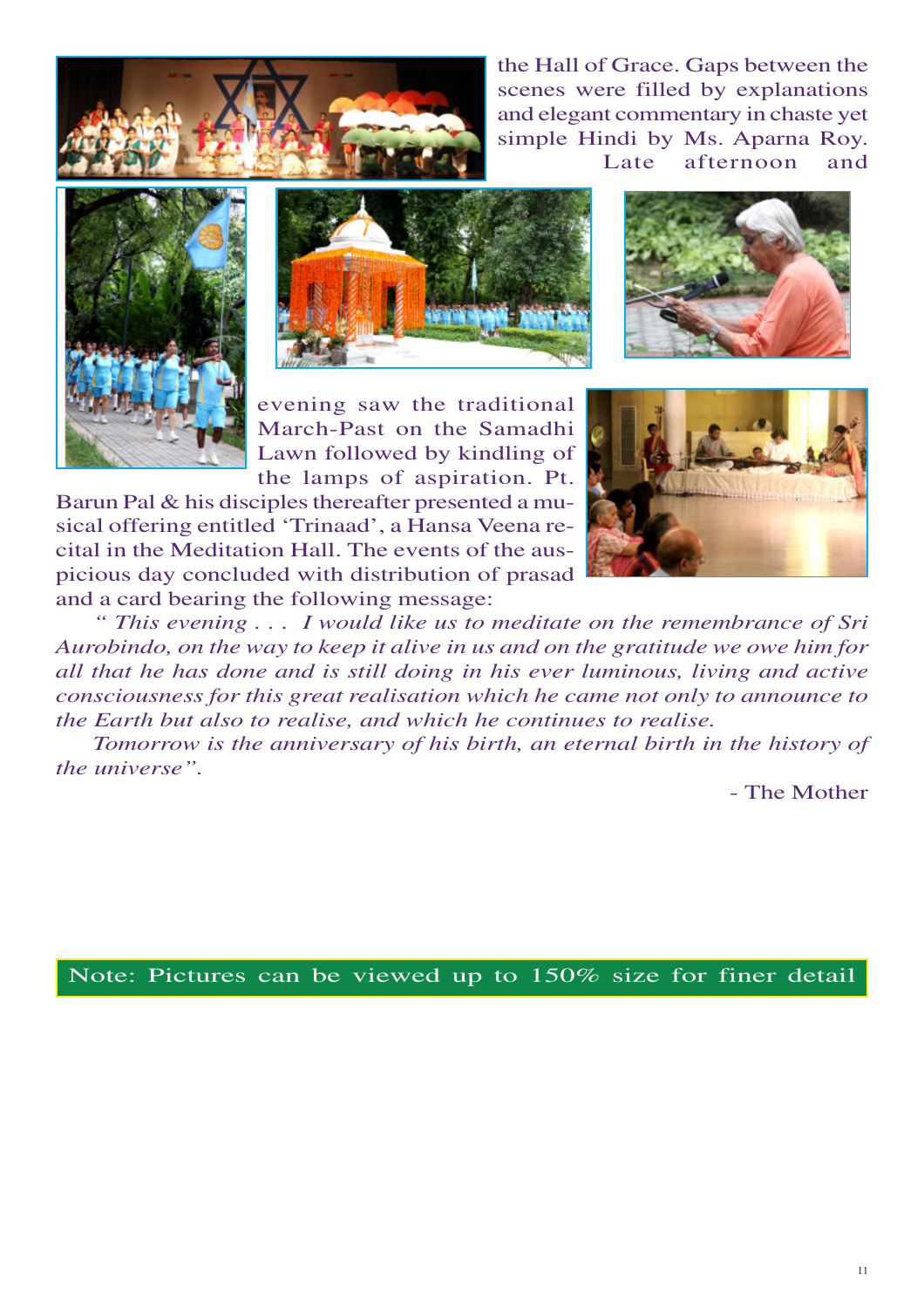#### Editor's Note

"Serialization of *The Message of the Gita* in 'Realization' began from February 2017. The book was compiled by Shri Anil Baran and first published in 1938 by Sri Aurobindo Ashram, Pondicherry. Commentary text in the book derived from *Essays on the Gita* was no intellectual undertaking by Sri Aurobindo but rather "... whatever spiritualisation and divinisation it [his own intellect] attained was through the descent of a higher supra-intellectual knowledge into that silence. The book, Essays on the Gita, itself was written in that silence of the mind, without intellectual effort and by a free activity of this knowledge from above."

Text has been rearranged to suit the magazine format, and phonetic rendering of Sanskrit text in Roman Script has been incorporated. \* \* \* \* \*

Sri Aurobindo considers the message of the Gita to be the basis of the great spiritual movement which has led and will lead humanity more and more to its liberation... escape from falsehood and ignorance... From the time of its first appearance, the Gita has had an immense spiritual action; but with the new interpretation [*Essays on the Gita*] that Sri Aurobindo has given to it, its influence has increased considerably and has become decisive. – *The Mother* \* \* \* \* \*

The world abounds with scriptures sacred and profane, with revelations and halfrevelations, with religions and philosophies, sects and schools and systems. To these the many minds of a half-ripe knowledge or no knowledge at all attach themselves with exclusiveness and passion and will have it that this or the other book is alone the eternal Word of God... It may therefore be useful in approaching an ancient Scripture, such as the... Gita, to indicate precisely the spirit in which we approach it and what exactly we think we may derive from it that is of value to humanity and its future... In the Gita there is very little that is merely local or temporal and its spirit is so large, profound and universal that even this little can easily be universalised without the sense of the teaching suffering any diminution or violation; rather by giving an ampler scope to it than belonged to the country and epoch, the teaching gains in depth, truth and power. Often indeed the Gita itself suggests the wider scope that can in this way be given to an idea in itself local or limited... the principal ideas suggestive and penetrating which are woven into its complex harmony, are eternally valuable and valid; for they are not merely the luminous ideas or striking speculations of a philosophic intellect, but rather enduring truths of spiritual experience, verifiable facts of our highest psychological possibilities...

We do not belong to the past dawns, but to the noons of the future. A mass of new material is flowing into us; we have not only to assimilate the influences of the great theistic religions of India and of the world... but to take full account of the potent though limited revelations of modern knowledge and seeking... All this points to a new, a very rich, a very vast synthesis; a fresh and widely embracing harmonisation of our gains is both an intellectual and a spiritual necessity of the future. But just as the past syntheses have taken those which preceded them for their starting-point, so also must that of the future... proceed from what the great bodies of realised spiritual thought and experience in the past have given. Among them the Gita takes a most important place. – Sri Aurobindo in *Essays on the Gita* \* \* \* \* \*

#### Preface to *THE MESSAGE OF THE GITA*

The Gita is a great synthesis of Aryan spiritual culture and Sri Aurobindo's luminous exposition of it, as contained in his *Essays on the Gita*, sets out its inner significances in a way that brings them home to the modern mind. I have prepared this commentary summarising its substance with the permission of Sri Aurobindo. The notes have been entirely compiled from the *Essays on the Gita* and arranged under the slokas in the manner of the Sanskrit commentators.

Sri Aurobindo Ashram,

Pondicherry,  $21^{st}$  February, 1938 – ANILBARAN, Editor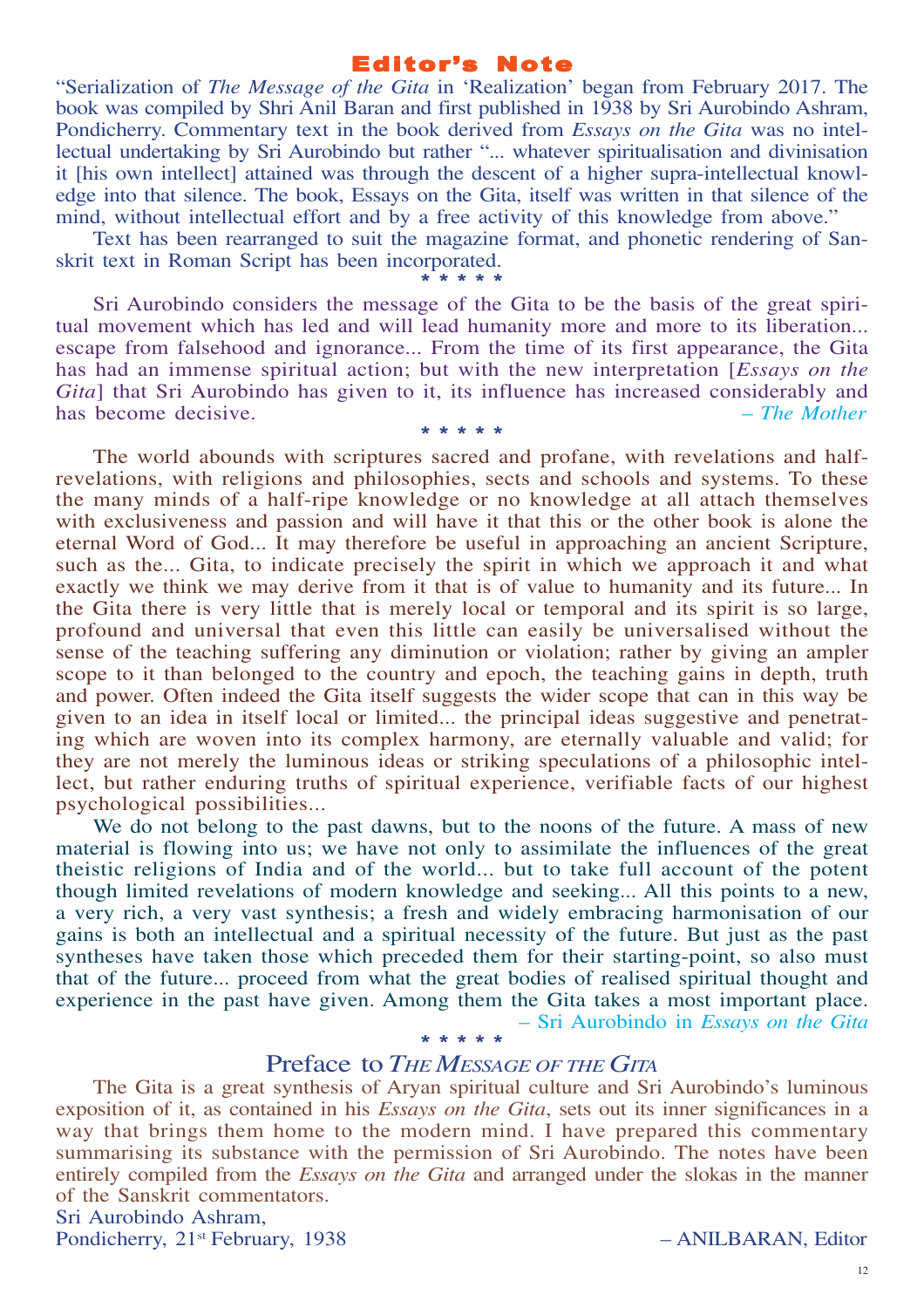

With Text, Translation and Notes As INTERPRETED BY

### SRI AUROBINDO

Edited by ANILBARAN ROY

\* \* \* \* \*

#### SIXTH CHAPTER Contd.

श्रीभगवानुवाच -

#### तपस्विभ्यो ऽधिको योगी ज्ञानिभ्यो ऽपि मतो ऽधिकः। कर्मिभ्यश्चाधिको योगी तस्माद्योगी भवार्जुना।६-४६।। **Tapaswibhyo'dhiko yogee jnaanibhyo'pi mato'dhikah; Karmibhyashchaadhiko yogee tasmaad yogee bhavaarjuna. 6-46**

The Yogin<sup>\*</sup> is greater than the doers of askesis, greater than the men of knowledge, greater than the men of works; become then the Yogin, O Arjuna.

**\* The Gita brings in here as always bhakti as the climax of the Yoga,** *sarvabhootasthitam yo mam bhajati ekatwam asthitah;* **that may almost be said to sum up the whole final result of the Gita's teaching whoever loves God in all and his soul is found- ed upon the divine oneness, however he lives and acts, lives and acts in God. And to emphasize it still more, after an intervention of Arjuna and a reply to his doubt as to how so difficult a Yoga can be at all possible for the restless mind of man, the divine Teacher returns to this idea and makes it his culminating utterance. "The Yogin is greater than the doers of askesis, greater than the men of knowledge, greater than the men of works; become then the Yogin, 0 Arjuna," the Yogin, one who seeks for and attains, by works and knowledge and askesis or by whatever other means, not even spiritual knowledge or power or anything else for their own sake, but the union with God alone; for in that all else is contained and in that lifted beyond itself to a divinest significance. But even among Yogins the greatest is the Bhakta. "Of all Yogins he who with all his inner self given up to me, for me has love and faith** *shraddhavan bhajate,* **him I hold to be the most united with me in Yoga." It is this that is the closing word of these first six chapters and contains in itself the seed of the rest, of that which still remains unspoken and is nowhere entirely spoken; for it is always and remains something of a mystery and a secret,** *rahasyam,* **the highest spiritual mystery and the divine secret.**

#### योगिनामपि सर्वेषां मद्गतेनान्तरात्मना श्रद्धावान्भजते यो मां स मे युक्ततमो मतः।। ६-४७।। **Yoginaamapi sarveshaam madgatenaantaraatmanaa; Shraddhaavaan bhajate yo maam sa me yuktatamo matah. 6-47**

Of all Yogins he who with all his inner self given up to me, for me has love and faith, him I hold to be the most united with me in Yoga.

> इति श्रीमद्भगवद्गीतासूपनिषत्सु ब्रह्मविद्यायां योगशास्त्रे श्रीकृष्णार्जुन संवादे अध्यात्मयोगो नाम षष्ठोध्यायः।। *Iti Srimad Bhagavadgeetaasoopanishatsu Brahmavidyaayaam Yogashaastre Sri Krishnaarjunasamvaade Adhyaatmayogo Naama Shashtho'dhyaayah*

*Thus in the Upanishads of the glorious Bhagavad Gita, the science of the Eternal, the scripture of Yoga, the dialogue between Sri Krishna and Arjuna, ends the sixth discourse entitled: "Adhyatma Yoga* [the spiritual way of the soul in Nature]*."*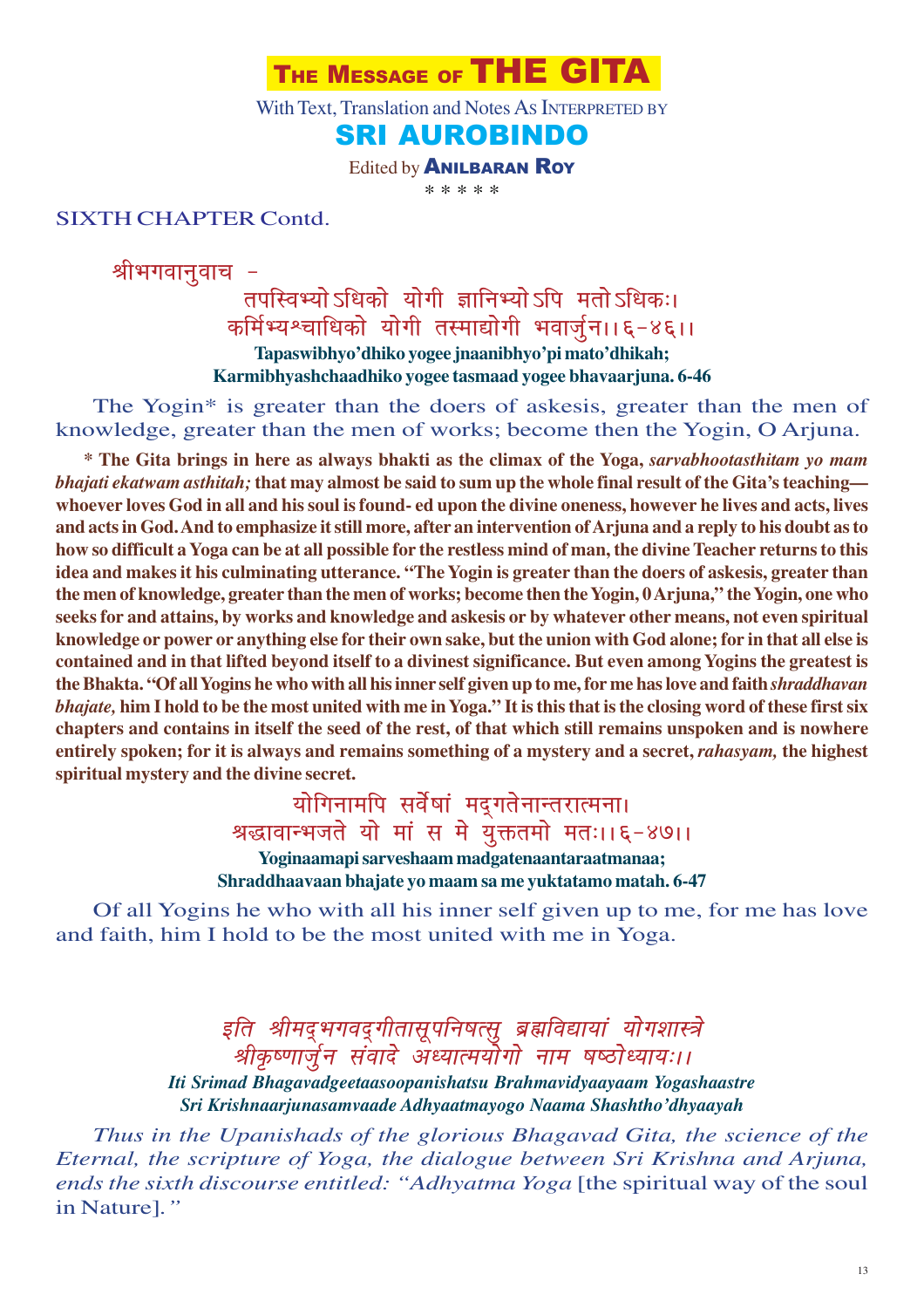#### **CONSPECTUS**

#### SEVENTH CHAPTER

**The seventh to the twelfth chapters lay down a large metaphysical statement of the nature of the Divine Being and on that foundation closely relate and synthetise knowledge and devotion, just as the first part of the Gita relate and synthetised works and knowledge in giving the primary basic of its teachings.**

**I. (1-14) The Two Natures The Gita makes the distinction between the two Natures, the phenomenal and the spiritual. Here is the first new meta-physical idea of the Gita which heips it to start from the notions of the Sankhya philosophy and yet exceed them and give to their terms a Vedantic significance.**

**II. (15-30) The Synthesis of Devotion and Knowledge.**

## सप्तमोध्यायः

### $\overline{\mathbf{S}}$ ानविज्ञानयोगः

## SEVENTH CHAPTER JNAANAVIJNAANAYOGAH

### *THE TWO NATURES* श्रीभगवानुवाच -

मय्यासक्तमनाः पार्थ योगं युंजन्मदाश्रय<mark>ः</mark>। असंशयं समग्रं मां यथा ज्ञास्यसिँ तच्छ्रणु।।७-१।।

**Sri Bhagavaan Uvaacha –**

**Mayyaasaktamanaah paartha yogam yunjanmadaashrayah;**

**Asamshayam samagram maam yathaa jnaasyasi tacchrinu. 7-1**

The Blessed Lord said: Hear, O Partha, how by practising Yoga with a mind attached to me and with me as ashraya (the whole basis, lodgement, point of resort of the conscious being and action) thou shalt know me without any remainder of doubt, integrally.\*

**\* The implication of the phrase is that the Divine Being is all,** *vasudevah sarvam,* **and therefore if he is known integrally in all his powers and principles, then all is known, not only the pure Self, but the world and action and Nature. There is then nothing else here left to be known, because all is that Divine Existence. It is only because our view here is not thus integral, because it rests on the dividing mind and reason and the separative idea of the ego, that our mental perception of things is an ignorance. We have to get away from this mental and egoistic view to the true unifying knowledge, and that has two aspects, the essential,** *jnana,* **and the comprehensive,** *vijnana,* **the direct spiritual awareness of the supreme Being and the right intimate knowledge of the principles of his existence, Prakriti, Purusha and the rest, by which all. that is can be known in its divine origin and in the supreme truth of its nature. That integral knowledge, says the Gita, is a rare and difficult thing.**

> ज्ञानं तेऽहं सविज्ञानमिदं वक्ष्याम्यशेषतः। यज्ज्ञात्वा नेह भूयोऽन्यज्ज्ञातव्यमवशिष्यते।।७-२।। **Jnaanam te'ham savijnaanam idam vakshyaamyasheshatah; Yajjnaatwaa neha bhooyo'nyaj jnaatavyamavashishyate. 7-2**

I will speak to thee without omission or remainder the essential knowledge, attended with all the comprehensive knowledge, by knowing which there shall be no other thing here left to be known.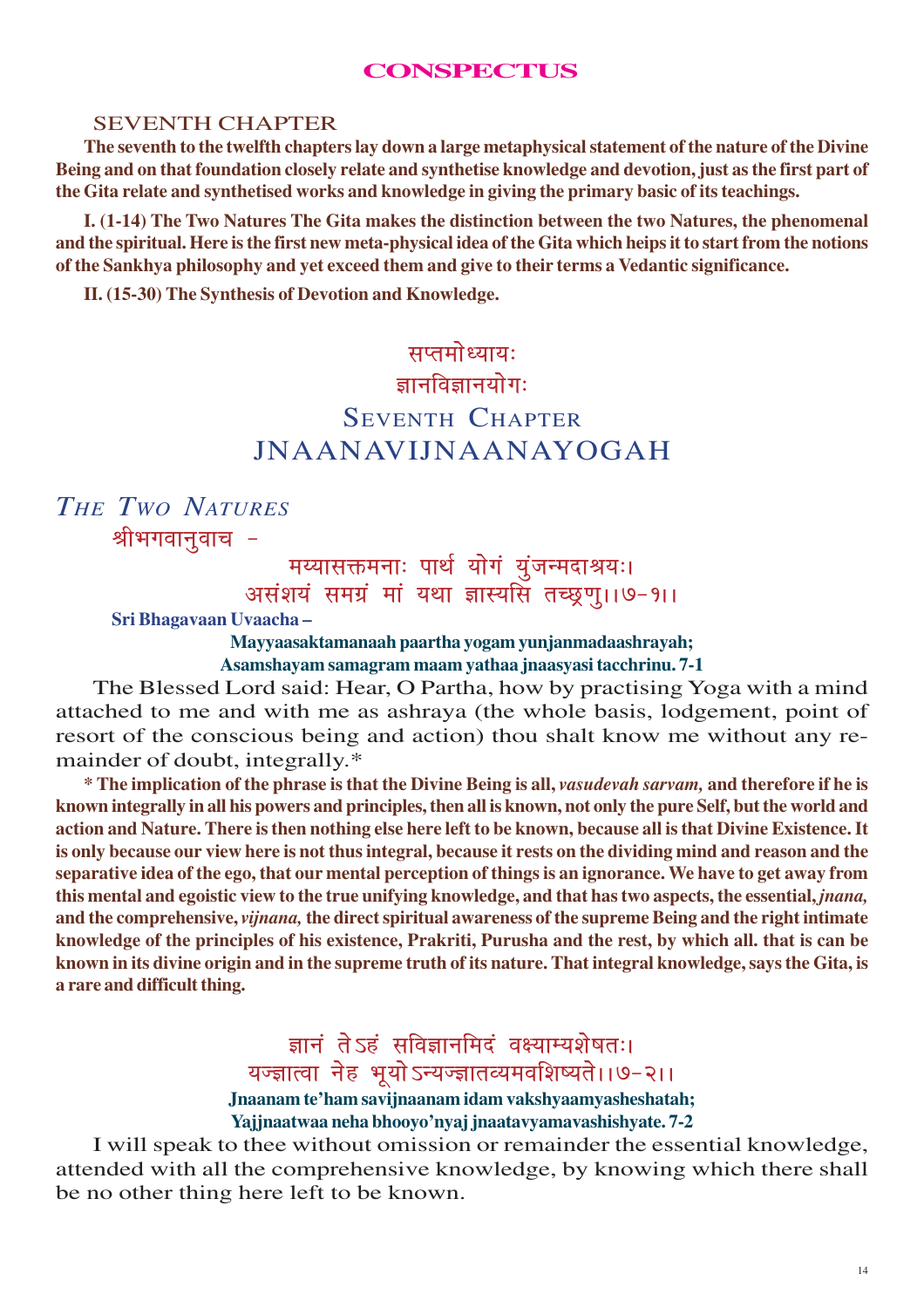### मनुष्याणां सहस्त्रेषु कश्चिद्यतति सिद्धये। यततामपि सिद्धानां कश्चिन्मां वेत्ति तत्त्वतः।।७-३।। **Manushyaanaam sahasreshu kashchidyatati siddhaye;**

#### **Yatataamapi siddhaanaam kashchinmaam vetti tattwatah. 7-3**

Among thousands of men one here and there strives after perfection, and of those who strive and attain to perfection one here and there knows me in all principles of my existence.

#### भूमिरापोऽनलो<sub>.</sub> वायुः खं मनो बु<mark>द्धिरेव च</mark>। अर्हकार इतीयं मे भिन्ना प्रकृतिरष्टधा।।७-४।। **Bhoomiraapo'nalo vaayuh kham mano buddhireva cha; Ahamkaara iteeyam me bhinnaa prakritirashtadhaa. 7-4**

The five elements (conditions of material being), mind (with its various senses and organs), reason, ego, this is my eightfold\* divided Nature.

**\* To start with and in order to found this integral knowledge, the Gita makes that deep and momentous distinction which is the practical basis of all its Yoga, the distinction between the two Natures, the phenomenal and the spiritual Nature. Here is the first new metaphysical idea of the Gita which helps it to start from the notions of the Sankhya philosophy and yet exceed them and give to their terms, which it keeps and extends, a Vedantic significance. An eightfold nature is the Sankhya description of Prakriti. The Sankhya stops there, and because it stops there, it has to set up an unbridgeable division between the soul and - Nature; it has to posit them as two quite distinct primary entities. The Gita also, if it stopped there, would have to make the same incur- able antinomy between the Self and cosmic Nature which would then be only the Maya of the three gunas and all this cosmic existence would be simply the result of this Maya; it could be nothing else. But there is something else, there is a higher principle, a nature of spirit,** *para prakritir mama.*

#### अपरेयमितस्त्वन्यां प्रकृतिं विद्धि मे पराम्। जीवभूतां महाबाहो ययेदं धार्यते जगत्।।।७-५।। **Apareyamitastwanyaam prakritim viddhi me paraam; Jeevabhootaam mahaabaaho yayedam dhaaryate jagat. 7-5**

#### This the lower. But know my other Nature\* different from this, O mightyarmed, the supreme which becomes the Jiva\*\* and by which this world is upheld.

**\* This "I" here is the Purushottama, the supreme Being, the supreme Soul, the transcendent and universal Spirit. The original and eternal nature of the Spirit and its transcendent and originating Shakti is what is meant by the Para Prakriti. For speaking first of the origin of the world from the point of view of the active power of his Nature, Krishna assevers, "This is the womb of all beings." And in the next line of the couplet, again stating the same fact from the point of view of the originating Soul, he continues, " I am the birth of the whole world and so too its dissolution; there is nothing else supreme beyond Me." Here then the supreme Soul, Purushottama, and the supreme Nature, Para Prakriti, are identified; they are put as two ways of looking at one and the same reality. For when Krishna declares " I am the birth of the world and its dissolution," it is evident that it is this Para Prakriti, supreme Nature, of his being which is both these things. The Spirit is the supreme Being in his infinite consciousness and the supreme Nature is the infinity of power or will of being of the Spirit,—it is his inflfeite consciousness in its inherent divine energy and its supernal divine action. The birth is the movement of evolution of this conscious Energy out of the Spirit,** *para prakritir jivabhuta,* **its activity in the mutable universe; the dissolution is the withdrawing of that activity by involution of the Energy into the immutable existence and self-gathered power of the Spirit. That then is v^hat is initially meant by the supreme Nature.**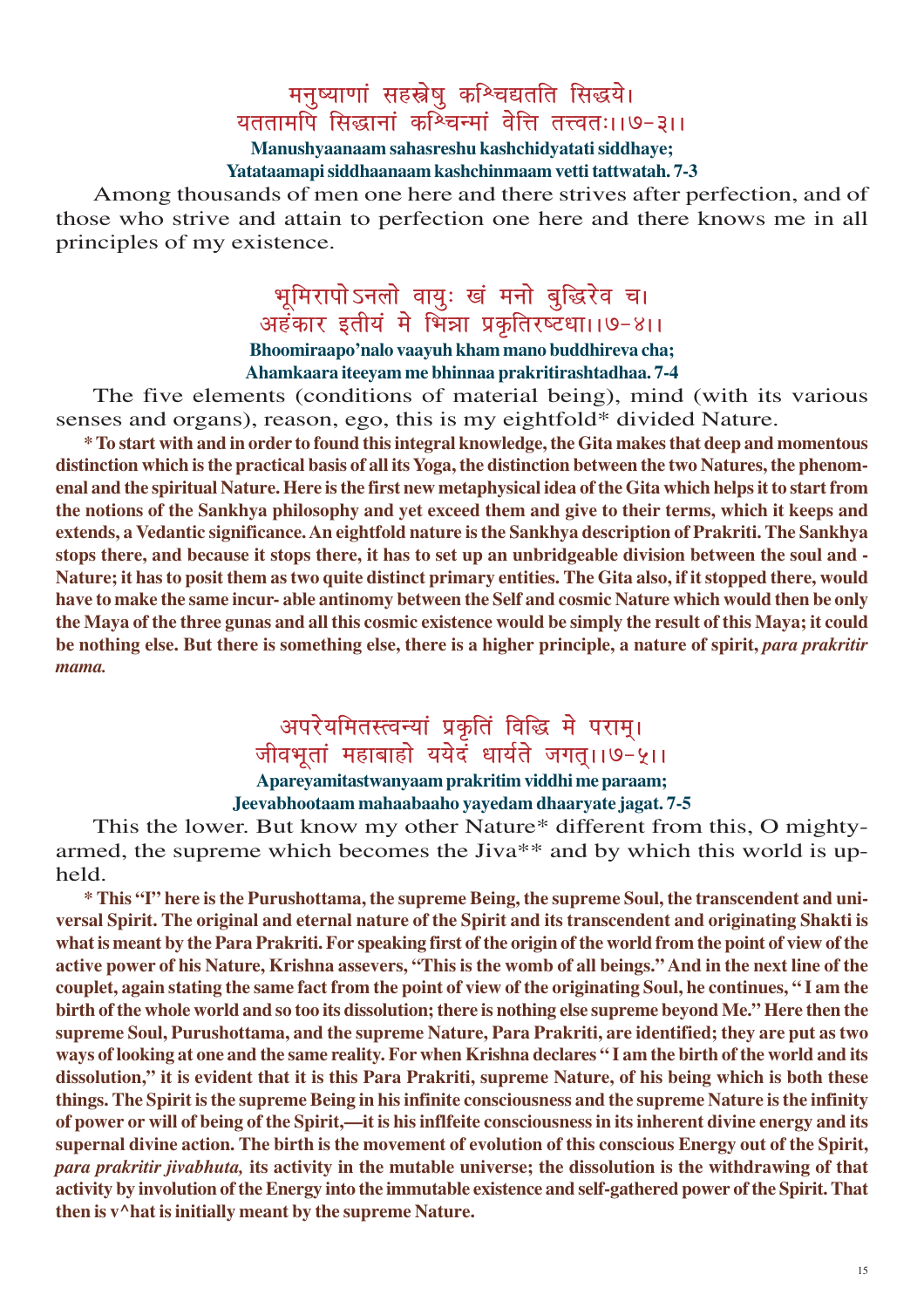**\*\* The supreme Nature,** *para prakriti,* **is then the infinite timeless conscious power of the self-existent Being out of whichall existences in the cosmos are manifested and come out of timelessness into Time. But in order to provide a spiritual basis for this manifold universal becoming in the cosmos the supreme Nature formulates itself as the Jiva. To put it otherwise, the eternel multiple soul of the Purushottama appears as individual spiritual existence in all the forms of the cosmos. All existences are instinct with the life of the one indivisible Spirit; all are supported in their personality, actions and forms by the eternal multiplicity of the one Purusha. We must be careful not to make the mistake of thinking that this supreme Nature is identical with the Jiva manifested in Time in the sense that there is nothing else or that it is only nature of becoming and not at all nature of being: that could not be the supreme Nature of the Spirit. Even in time it ie something more; for otherwise the only truth of it in the cosmos would be nature of multiplicity and there would be no nature of unity in the world. That is not what the Gita says: it does not say that the supreme Prakriti is in its essence the Jiva,** *jivatmakam,* **but that it has become the Jiva,** *jivabhutam;* **and it is implied in that expression that behind its manifestation as the Jiva here it is originally something else and higher, it is nature of the one supreme spirit. The Jiva, as we are told later on, is the Lord, Ishwara, but in his partial manifestation,** *mamaivan- shah;* **even all the multiplicity of beings in the universe or in numberless universes could not be in their becoming the integral Divine, but only a partial manifestation of the infinite One. In them Brahman the one indivisible existence resides as if divided,** *avibfwktam cha bhuteshu vibhaktam iva cha sthitam* **The unity is the greater truth, the multiplicity is the lesser truth, though both are a truth and neither of them is an illusion**

**It is by the unity of this spiritual nature that the world is sustained,** *yayedam dharyate jagat,* **even as it is that from which it is born with all its becomings,** *etad-yonini bhutani sarvani,* **and that also which withdraws the whole world and its existences into itself in the hour of dissolution,** *aham kritsnasya jagatah prabhavah pralayastatha.* **But in the manifestation which is thus put forth in the Spirit, upheld in its action, withdrawn in its periodical rest from action, the Jiva is the basis of the multiple existence; it is the multiple soul, if we may so call it, or, if we prefer, the soul of the multiplicity we experience here. It is one always with the Divine in its being, different from it only in the power of its being,—different not in the sense that it is not at all the same power, but in this sense that it only supports the one power in a partial multiply individualised action. Therefore all things are initially, ultimately and in the principle of their continuance too the Spirit. The fundamental nature of all is nature of the Spirit, and only in their lower differential phenomena do they seem to be something else, to be nature of body, life, mind, reason, ego and the senses. But these are phenomenal derivatives, they are not the essential truth of our nature and our existence.**

**The supreme nature of spiritual being gives us then both an original truth and power of existence beyond cosmos and a first basis of spiritual truth for the manifestation in the cosmos. But where is the link between this supreme nature and the lower phenomenal nature ?**

### एतद्योनीनि भूतानि सर्वाणीत्युपधारय। अहं कृत्स्नस्य जगतः प्रभवः प्रलयस्तथा।।७-६।। **Etadyoneeni bhootaani sarvaaneetyupadhaaraya; Aham kritsnasya jagatah prabhavah pralayastathaa. 7-6**

Know this to be the womb of all beings. I am the birth of the whole world and so too its dissolution.

– *To be continued*